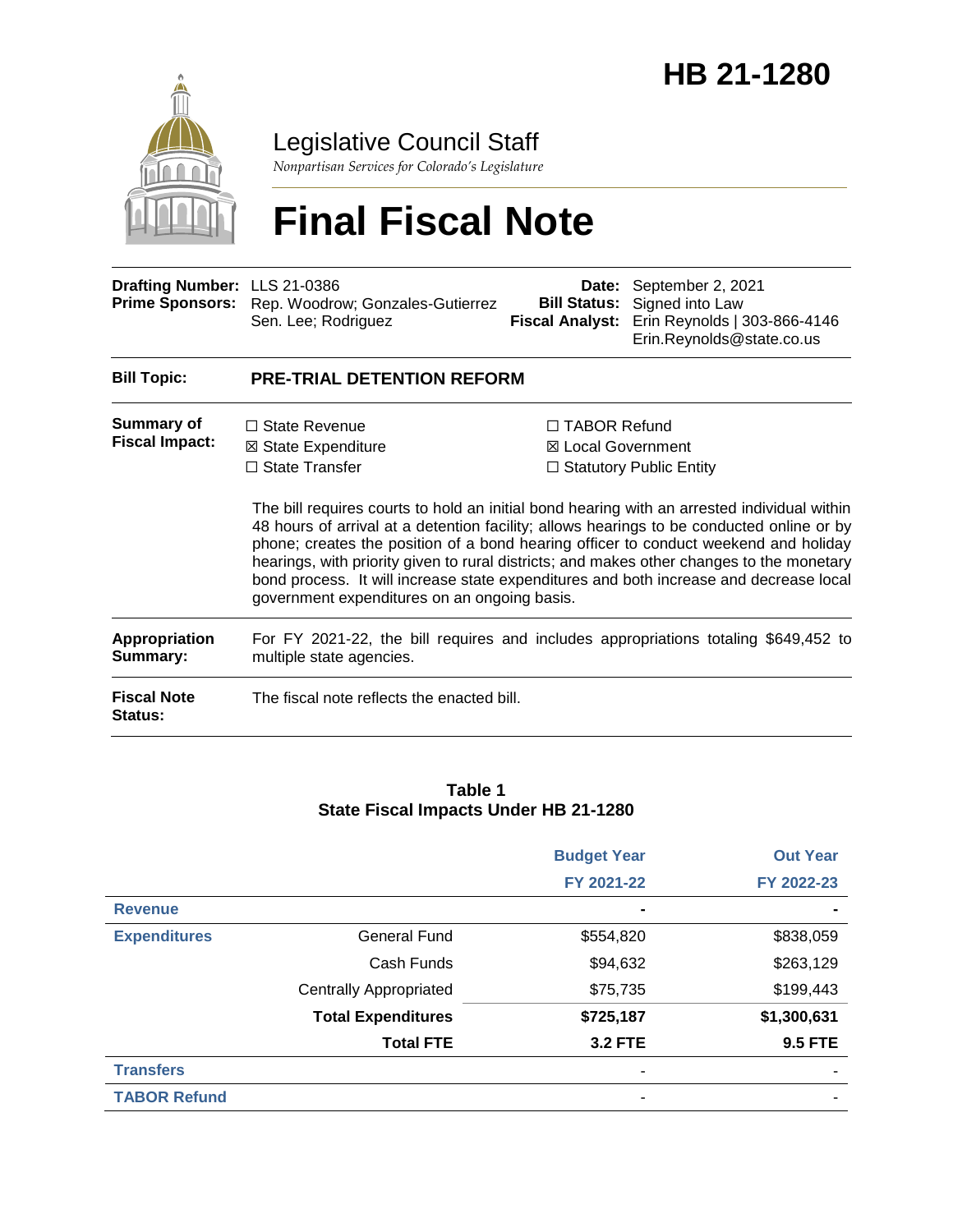# September 2, 2021 **HB 21-1280**

# **Summary of Legislation**

**Initial bond setting hearings within 48 hours.** Beginning April 1, 2022, courts are required to hold an initial bond setting hearing within 48 hours after an arrestee's arrival at a jail or holding center, with exceptions for emergency situations requiring court closure or circumstances that prevent the defendant from attending court. Use of audiovisual conferencing technology is permissible to expedite hearings, including prior to extradition of the defendant from one county to another, and telephone hearings may be conducted where internet access is lacking.

**Monetary bond process.** The bill makes the following changes to the monetary bond process:

- prohibits judicial officers from requiring bonds from being paid in the defendant's name;
- at a minimum, allows bonds to be paid by cash, money order, or cashier's check;
- requires the defendant and, where applicable, the surety, to receive a copy of the bond paperwork, a notice of rights related to bonding, and information regarding the defendant's next court date, and requires the person processing the bond to certify that the payor received a copy of this paperwork and to place a copy in the defendant's file;
- requires each jail to establish a way to pay bond online by January 1, 2022; and
- requires a defendant who has posted bond to be released no later than six hours, or provide notice and place documentation in a defendant's file about the reason for the delay.

**Notice of legal rights related to posting money bond.** Sheriffs must provide and post a notice of rights related to bonding in multiple places in a jail, online, and in the inmate handbook, including information about how to file a complaint regarding a violation. By October 1, 2021, each sheriff is required to:

- create written policies to comply with statutory bonding requirements, and to post these policies on the website, distribute to all staff, and train all staff who process bonds or interact with inmates on bonding policies;
- review and update the sheriff's website, signage, paperwork, and forms related to bonding to reflect current law; and
- file a certificate of compliance with the statutory bonding provisions with the Division of Criminal Justice in the Department of Public Safety.

**Right to attorney.** The bill affirms that defendants have the right to be represented by an attorney at their initial bond hearing, and specifies notifications, timelines, and information sharing for all parties involved that must occur before each initial bond hearing.

**Bond hearing officers.** The bill creates the position of bond hearing officer in the Judicial Department, to be appointed by a chief justice or their designee. The bond hearing officer, a magistrate, has the authority to conduct bond hearings for any state jurisdiction on weekends and holidays using an interactive audiovisual device that provides the public with the opportunity to view the hearing and the crime victim, if applicable, to participate in the hearing if desired. Judicial districts that contain a county designated as high priority or eligible by the Underfunded Courthouse Facility Cash Fund Commission are authorized to have a bond hearing officer conduct bond hearings on weekends and legal holidays. The State Court Administrator may also determine if judicial districts that do not meet the requirements above may request that a bond hearing officer hold bond hearings on weekends and legal holidays.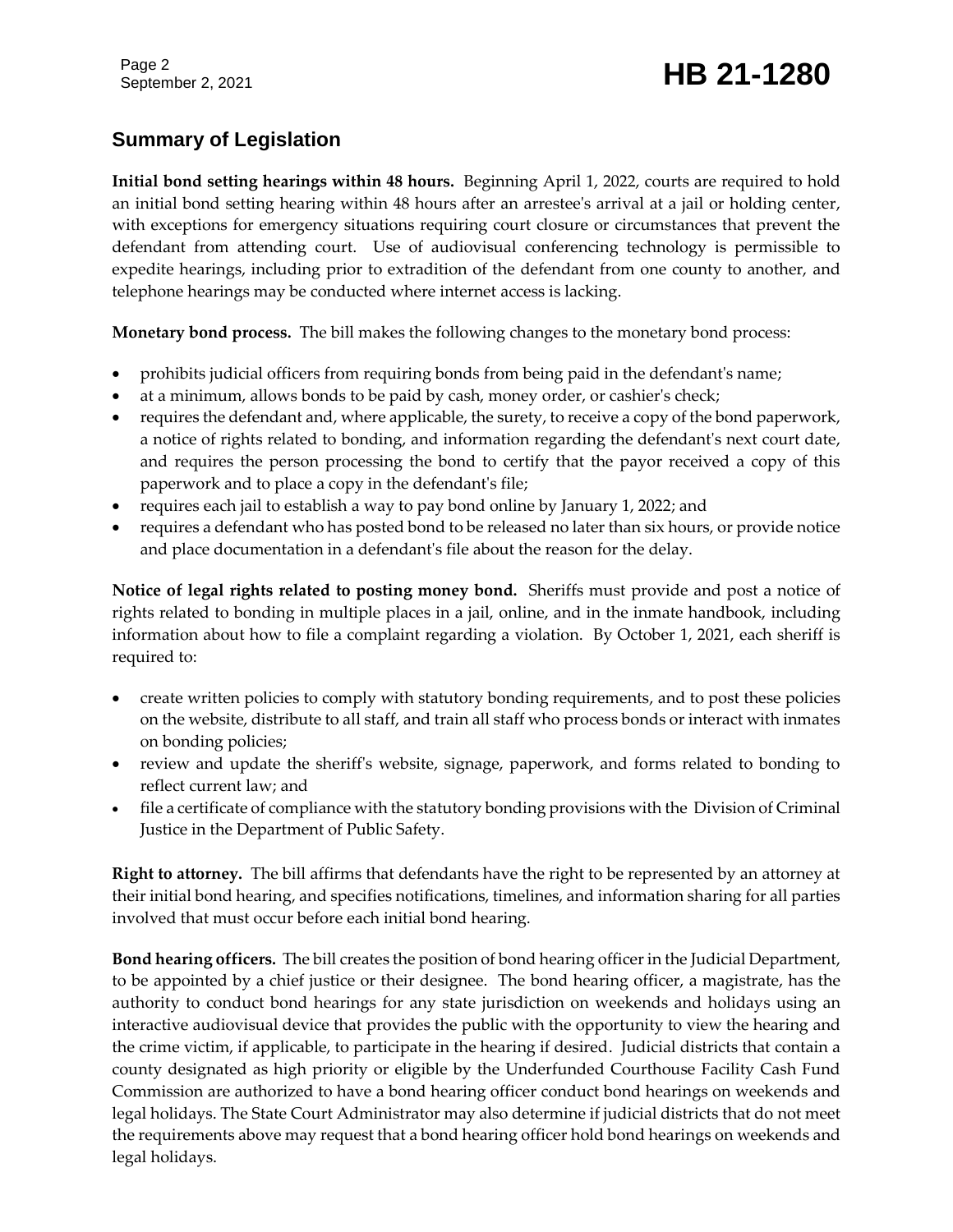Page 3

# September 2, 2021 **HB 21-1280**

The State Court Administrator must post a bond hearing schedule on its website. For each case heard by a bond hearing officer, the arresting jurisdiction shall electronically transmit the arrest report, pretrial services information, and all other relevant information to the bond hearing officer prior to the hearing.

**District Attorney Assistance for Bond Hearings Grant Program.** The bill creates the District Attorney Assistance for Bond Hearings Grant Program and Cash Fund to be administered by the Colorado District Attorneys' Council (CDAC) and accounted for by the Department of Law. The grant program will provide funding to district attorney's offices to comply with the bill's weekend and holiday bond hearing requirements. The bill allows the CDAC to promulgate grant program rules. Grants must be awarded on or before October 1 of each year, subject to available appropriations. The General Assembly is required to annually appropriate necessary funds to the program based on a request made to the Joint Budget Committee by the CDAC by November 1 of each year.

**Certificate of compliance.** The Division of Criminal Justice is required to develop a certificate of compliance with statutory bonding provisions for sheriffs and maintain an online database of these certificates, policies and notices filed by a sheriffs.

### **Background**

Senate Bill 19-191 required judicial districts to develop—with input from sheriffs, district attorneys, county commissioners—a plan for setting bond for all in-custody defendants within 48 hours of arrest: [http://www.leg.state.co.us/library/reports.nsf/ReportsDoc.xsp?documentId=4152B50E6213C29E8725](http://www.leg.state.co.us/library/reports.nsf/ReportsDoc.xsp?documentId=4152B50E6213C29E872584C80056A493) [84C80056A493.](http://www.leg.state.co.us/library/reports.nsf/ReportsDoc.xsp?documentId=4152B50E6213C29E872584C80056A493) Since this report, the COVID-19 pandemic has expedited access to remote hearing technology in most judicial districts.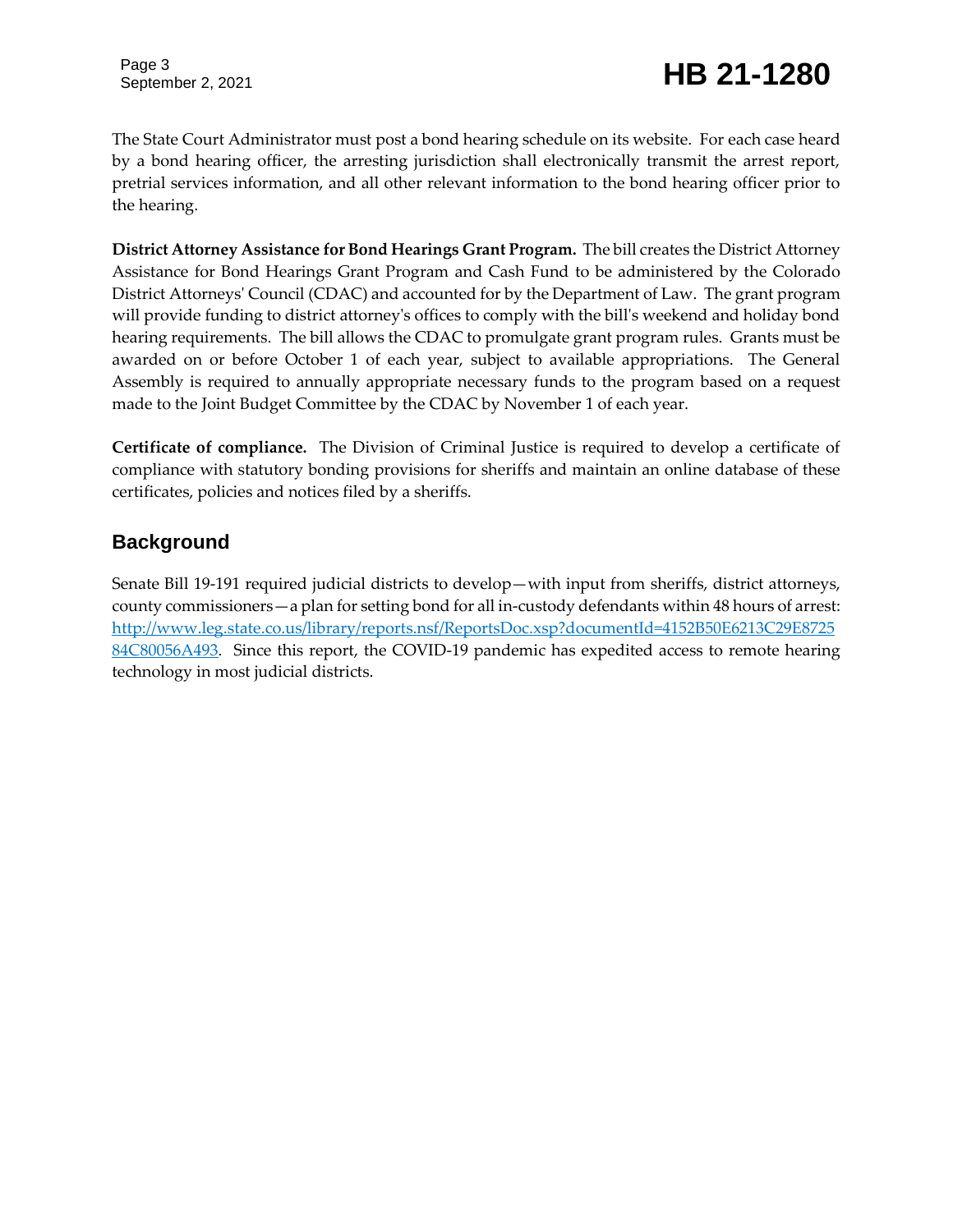# **Data and Assumptions**

Table 2 shows the average weekend and holiday caseloads in each judicial district.

#### **Table 2 Average Weekend/Holiday Caseloads by Judicial District**

| <b>District</b> | <b>Counties Included in Judicial District</b>                   | Caseload** |
|-----------------|-----------------------------------------------------------------|------------|
| 1               | Gilpin, Jefferson                                               | 47         |
| $\overline{2}$  | Denver                                                          | 143        |
| $3^*$           | Huerfano, Las Animas                                            | 5          |
| 4               | El Paso, Teller                                                 | 40         |
| $5*$            | Clear Creek, Eagle, Lake, Summit                                | 13         |
| $6*$            | Archuleta, La Plata, San Juan                                   | 8          |
| 7               | Delta, Gunnison, Hinsdale, Montrose, Ouray, San Miguel          | 16         |
| 8               | Jackson, Larimer                                                | 30         |
| $9*$            | Garfield, Pitkin, Rio Blanco                                    | 12         |
| 10              | Pueblo                                                          | 20         |
| $11*$           | Chafee, Custer, Fremont, Park                                   | 13         |
| $12*$           | Alamosa, Conejos, Costilla, Mineral, Rio Grande, Saquache       | 8          |
| $13*$           | Kit Carson, Logan, Morgan, Phillips, Sedgwick, Washington, Yuma | $12 \,$    |
| $14*$           | <b>Grand, Moffat, Routt</b>                                     | 6          |
| 15              | Baca, Cheyenne, Kiowa, Prowers                                  | 4          |
| $16*$           | <b>Bent, Crowley, Otero</b>                                     | 4          |
| 17              | Adams, Broomfield                                               | 77         |
| 18              | Arapahoe, Douglas, Elbert, Lincoln                              | 64         |
| 19              | Weld                                                            | 32         |
| 20              | <b>Boulder</b>                                                  | 19         |
| 21              | Mesa                                                            | 8          |
| 22*             | Dolores, Montezuma<br>$^{\prime}$                               | 5          |

*\* These ten judicial districts have expressed initial interest in use of a bond hearing officer.*

*\*\* Caseload numbers use weekend and holiday bond data collected from March 2019 through February 2020 by the Judicial Department.*

Based on the data in Table 2, the fiscal note assumes that 10 judicial districts will utilize a bond hearing officer each weekend or holiday to review an estimated 87 cases per weekend.

It is further assumed that:

- hearings will be held on one weekend day and five holiday Mondays;
- courts and jails will provide dependable internet access; and
- caseloads will stay somewhat constant.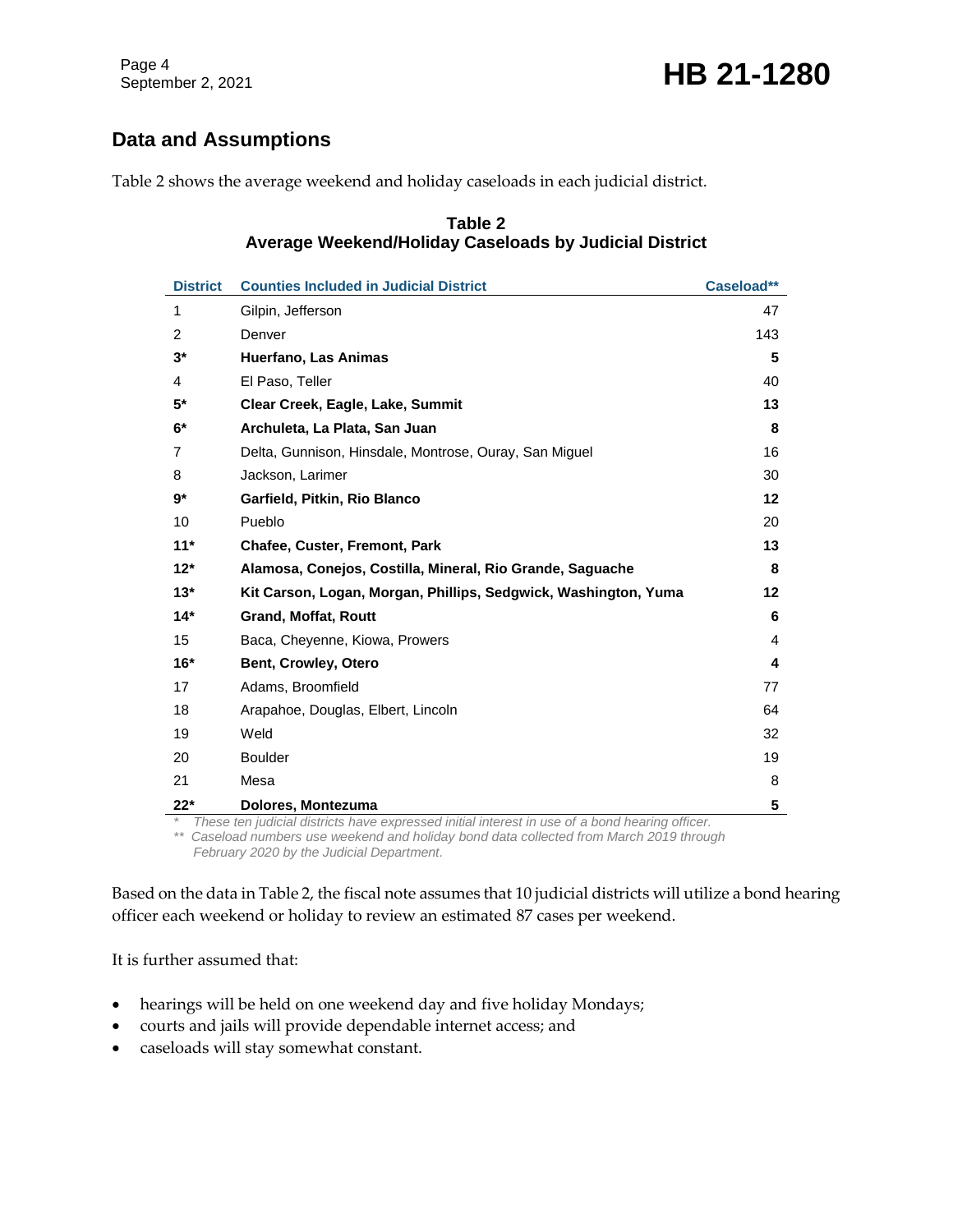# **State Expenditures**

The bill will increase state General Fund expenditures in the Judicial Department, the Office of the State Public Defender, and the Department of Public Safety. It will also increase Information Technology Cash Fund expenditures in the Judicial Department. Costs are shown in Table 3 and detailed below.

#### **Table 3 Expenditures Under HB 21-1280**

| <b>Cost Components</b>                      | FY 2021-22     | FY 2022-23     |  |  |
|---------------------------------------------|----------------|----------------|--|--|
| <b>Judicial Department</b>                  |                |                |  |  |
| <b>Personal Services</b>                    | \$258,448      | \$723,369      |  |  |
| <b>Operating Expenses</b>                   | \$15,050       | \$13,150       |  |  |
| <b>Capital Outlay Costs</b>                 | \$92,218       | \$4,000        |  |  |
| <b>Streaming Services</b>                   | \$47,100       | \$50,400       |  |  |
| Centrally Appropriated Costs <sup>1</sup>   | \$75,735       | \$199,443      |  |  |
| FTE - Personal Services                     | 5.5 FTE        | 9.5 FTE        |  |  |
| <b>Judicial Subtotal</b>                    | \$488,551      | \$990,362      |  |  |
| <b>Office of the State Public Defender</b>  |                |                |  |  |
| Personal Services (Overtime)                | \$27,836       | \$155,069      |  |  |
| <b>Capital Outlay Costs</b>                 | \$38,000       |                |  |  |
| Mileage                                     | \$1,300        | \$5,200        |  |  |
| <b>OSPD Subtotal</b>                        | \$67,136       | \$160,269      |  |  |
| <b>Department of Public Safety</b>          |                |                |  |  |
| <b>Contractor Costs</b>                     | \$19,500       |                |  |  |
| <b>DPS Subtotal</b>                         | \$19,500       |                |  |  |
| <b>Colorado District Attorney's Council</b> |                |                |  |  |
| <b>Grant Program</b>                        | \$150,000      | \$150,000      |  |  |
| <b>CDAC Subtotal</b>                        | \$150,000      | \$150,000      |  |  |
| <b>Total</b>                                | \$725,187      | \$1,300,631    |  |  |
| <b>Total FTE</b>                            | <b>3.2 FTE</b> | <b>9.5 FTE</b> |  |  |

*<sup>1</sup>Centrally appropriated costs are not included in the bill's appropriation.*

**Judicial Department.** The department will have costs for bond hearing officers and support staff, as well as information technology staff and services, as discussed below.

 **Bond hearing officers.** About 10 judicial districts are expected to utilize the bond hearing officer to conduct an assumed 57 weekend and holiday bond hearings. These districts have an average of 87 bond hearings per week, as shown on Table 2. The department will create two regional officer positions, one serving the Western slope districts and the other serving the districts covering the Eastern plains, staffed by a bond hearing officer, a court judicial assistant, and an audio-visual support specialist. As such, staff will increase by 0.75 FTE state bond hearing officer,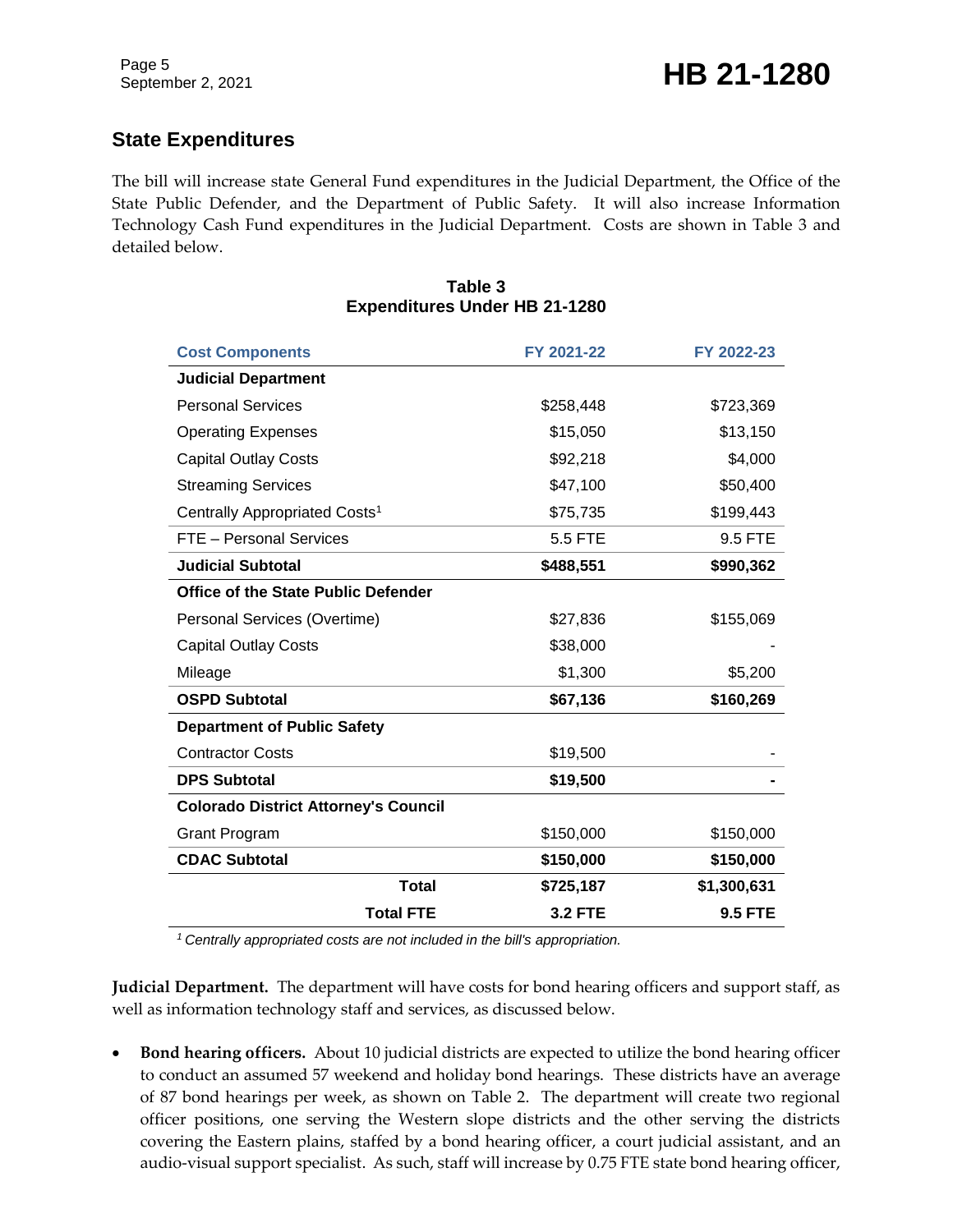0.5 FTE court judicial assistant, and 0.5 FTE virtual hearing support specialist at each location, for a total of 3.5 FTE. Each office will require software licenses to record bond hearings at a cost of \$3,000 per year per location. Additionally, depending on where the bond hearing officer is located, video conferencing equipment may be necessary at a cost of \$23,000. As this cost is still unknown, any equipment needs in this area will be addressed through the annual budget process.

The judicial districts opting to use a bond hearing officer are largely rural, multi-county districts where staff resources are limited. It is assumed that any caseload savings from use of a bond hearing officer will be offset by other costs and workload from meeting the 48-hour deadline during the traditional work week. Therefore, no significant change in costs is expected for these judicial districts.

- **Court staff for districts not utilizing a bond hearing officer.** For the remaining judicial districts not utilizing the bond hearing offices, the Judicial Department will establish a court staff pool of 2.0 FTE court judicial assistant to complete necessary data entry for cases in advance of the hearings.
- **Technical support staff.** The Judicial Department requires 4.0 FTE information technology support technicians, paid from the Information Technology Cash Fund, to support judicial districts not holding centralized hearings through the bond hearing officer. The technicians would provide support for court staff hardware issues; A/V hardware issues; network issues; software issues; technical training issues; and live stream monitoring and support.
- **Streaming services.** To meet the bill's requirement that viewing of the bond hearings are available to the public and crime victims may participate, the department will set up a streaming platform at a one-time cost of \$30,000, with ongoing costs of \$3,700 per month, or \$44,400 annually.
- **Leased space.** Additional costs for leased space may also be necessary, depending on where the offices are located. This will be addressed through the annual budget process.
- **Existing resources.** The Judicial Department will allow the arresting jurisdiction to electronically file the arrest report, pre-trial services information, and any relevant information to the bond hearing officer prior to the hearing. No change in appropriations is required for this system.

**Office of the State Public Defender.** The OSPD will require support staff to manage hearings not conducted by a centralized bond hearing officer, with existing attorneys covering weekend and holiday workloads in most cases, in exchange for compensation time. Personal services costs represent overtime hours calculated at \$22.50 per hour plus benefits for support staff in all but those 10 judicial districts that have expressed intent to use a bond hearing officer, and \$65 per hour plus benefits for attorney staff in the rural 7th and 15th judicial districts. Capital outlay costs include tablet devices at \$500 per tablet for an estimated 38 jails where hearings may be conducted remotely. Reimbursable mileage is estimated at 10,000 miles per year statewide at a cost of \$0.52 per mile. First-year costs are prorated for the bill's effective date and the General Fund pay date shift.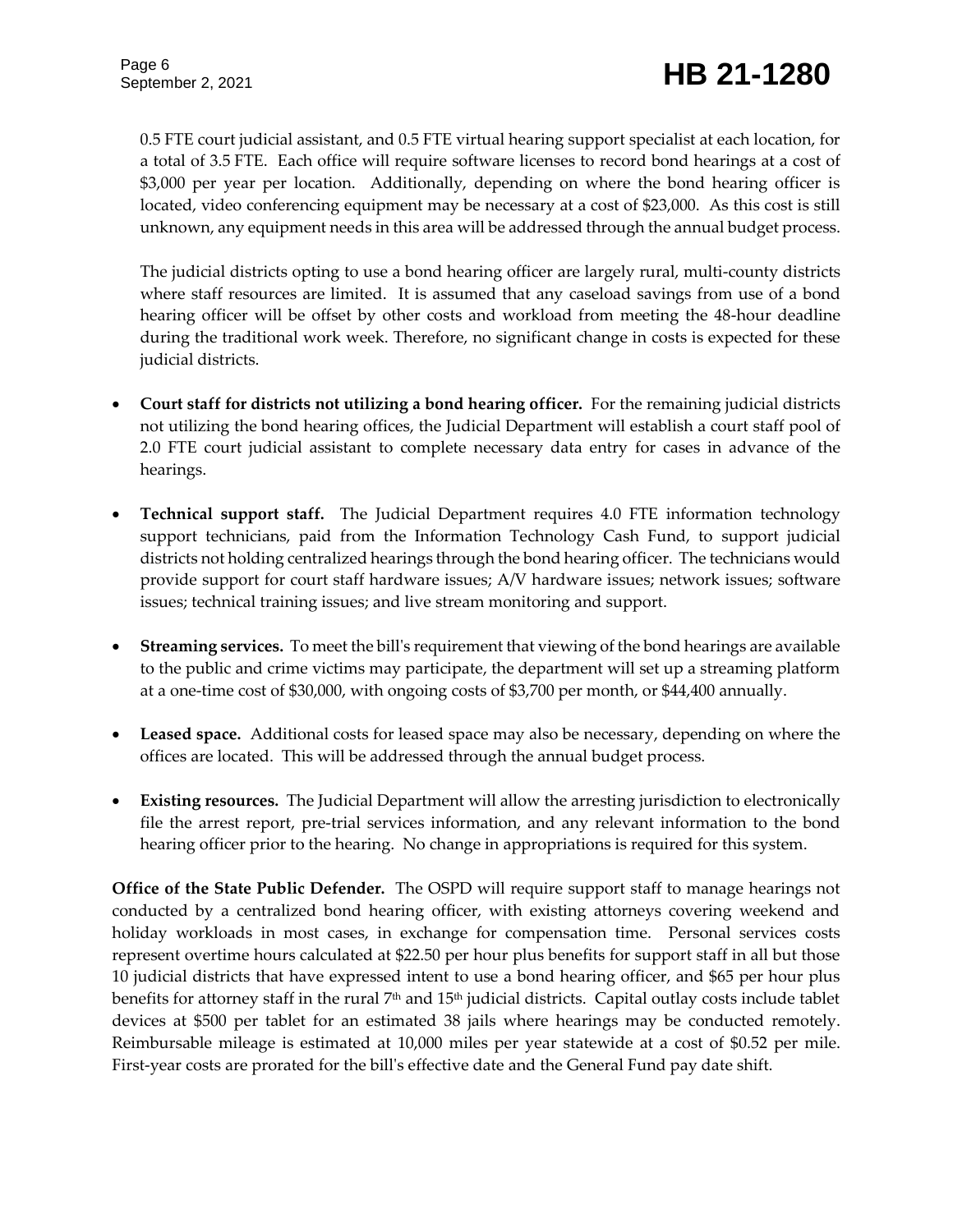Page 7

# September 2, 2021 **HB 21-1280**

**Department of Public Safety.** The Division of Criminal Justice will hire a consultant who will convene a stakeholder group of jail administrators and sheriffs to collaboratively design the certificate of compliance; policies and practices; training curriculum; and public-facing website for posting these materials. This work is expected to take six weeks between July 1, 2021, and September 30, 2021, at a cost of \$19,500.

**Grant funding for district attorney offices.** The bill appropriates \$150,000 for grants to district attorney's offices in FY 2021-22. The fiscal note assumes that funding will continue into FY 2022-23, adjusted based on the CDAC's November 1 annual request made to the Joint Budget Committee. This funding is accounted for through the Department of Law and administered by the Colorado District Attorney's Council.

**Centrally appropriated costs.** Pursuant to a Joint Budget Committee policy, certain costs associated with this bill are addressed through the annual budget process and centrally appropriated in the Long Bill or supplemental appropriations bills, rather than in this bill. These costs, which include employee insurance and supplemental employee retirement payments, are shown in Table 2.

### **Local Government**

The bill will both increase and decrease local government costs starting in FY 2021-22. Impacts will vary by judicial district, as discussed below.

**District attorneys.** The bill will increase workload and costs for district attorneys. Impacts will vary depending on caseloads; how each office utilizes existing staff; what pre-trial and Victim's Rights Act services are currently available to the office on weekends and holidays; hardware and software needs; and mileage. It is expected that offices in urban districts will compensate attorneys by modifying schedules or providing compensation time, while in rural areas additional full-time or contract attorney support will likely be required. In addition to attorney compensation, support staff will likely require overtime pay for an estimated two hours per weekend or holiday in most districts. Overall, the fiscal note estimates an annual cost range between \$20,000 to \$25,000 for rural districts, and a workload increase spread among larger staffs in urban districts. In urban districts where staffing is insufficient or where the district covers multiple counties, costs of up to \$45,000 per year per county may be required. District attorney offices are funded by counties, with each county in a judicial district contributing based on its population. District attorney offices may receive funding from the District Attorney Assistance for Bond Hearings Grant Program to offset these costs.

**Sheriffs and county jails.** The bill may increase workload and costs for sheriff's offices to open a courthouse on the weekend. In the event judicial discretion requires this, typically five sheriff deputies handle the offender transfer and courthouse operations. Sheriff's offices will also be required to provide relevant pre-trial services information to the court.

Overall, the bill is expected to result in expedited release of offenders, which will decrease county jail costs. However, jail staff will have new workload to closely track the timing of the bond setting, to ensure that attorneys have access to offenders held on bond, and to provide technology necessary for remote hearings. Purchase of improved internet services may be required in some cases.